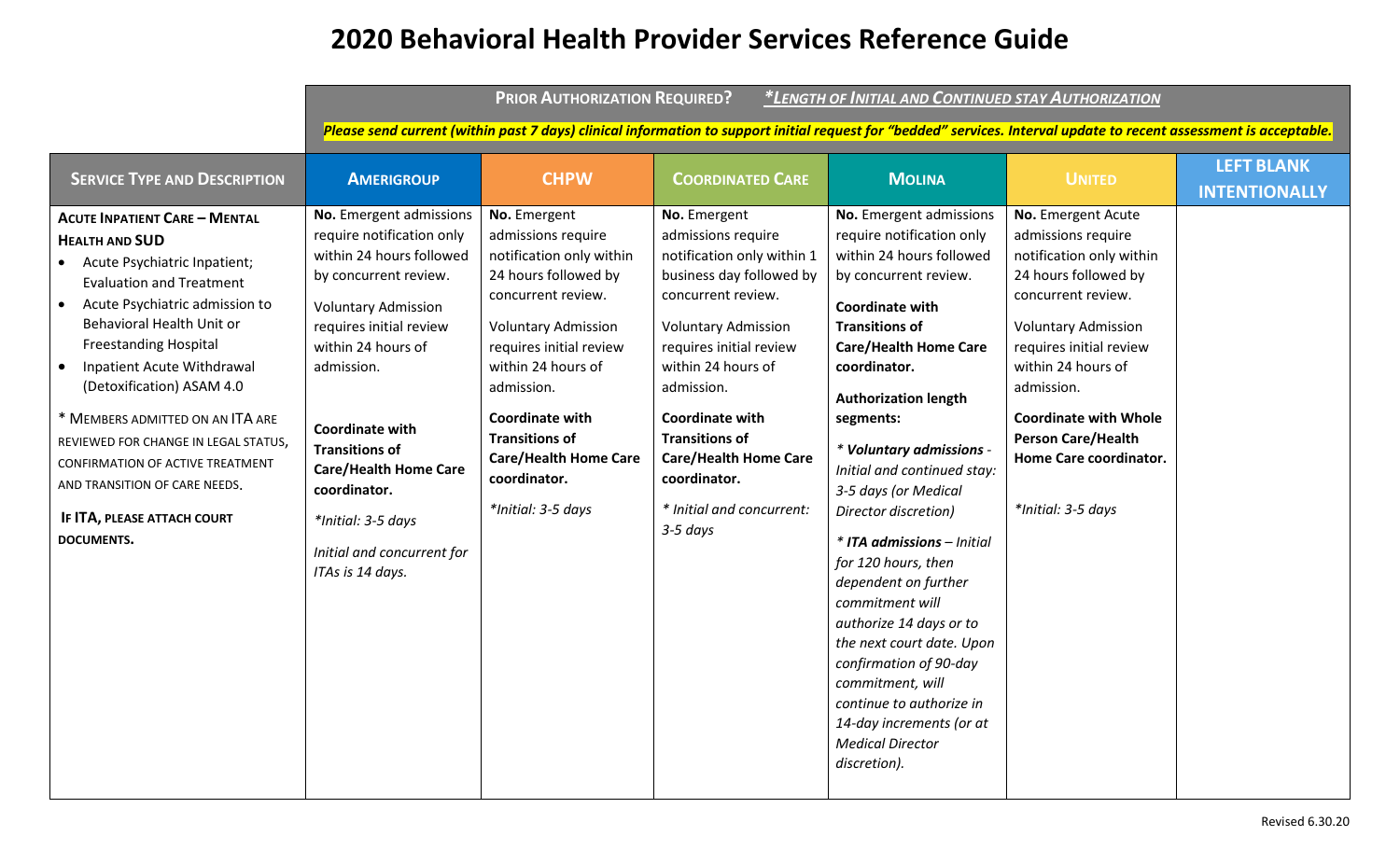|                                                                                                                                                                                                                                                                                                          | <b>PRIOR AUTHORIZATION REQUIRED?</b><br>*LENGTH OF INITIAL AND CONTINUED STAY AUTHORIZATION                                                                                                                                            |                                                                                                                                                                                                                 |                                                                                                                                                                                                                                        |                                                                                                                                                                                                                                                                                                                                                                                                                                                                                                                                  |                                                                                                                                                                                                       |                                           |  |
|----------------------------------------------------------------------------------------------------------------------------------------------------------------------------------------------------------------------------------------------------------------------------------------------------------|----------------------------------------------------------------------------------------------------------------------------------------------------------------------------------------------------------------------------------------|-----------------------------------------------------------------------------------------------------------------------------------------------------------------------------------------------------------------|----------------------------------------------------------------------------------------------------------------------------------------------------------------------------------------------------------------------------------------|----------------------------------------------------------------------------------------------------------------------------------------------------------------------------------------------------------------------------------------------------------------------------------------------------------------------------------------------------------------------------------------------------------------------------------------------------------------------------------------------------------------------------------|-------------------------------------------------------------------------------------------------------------------------------------------------------------------------------------------------------|-------------------------------------------|--|
|                                                                                                                                                                                                                                                                                                          |                                                                                                                                                                                                                                        |                                                                                                                                                                                                                 |                                                                                                                                                                                                                                        | Please send current (within past 7 days) clinical information to support initial request for "bedded" services. Interval update to recent assessment is acceptable.                                                                                                                                                                                                                                                                                                                                                              |                                                                                                                                                                                                       |                                           |  |
| <b>SERVICE TYPE AND DESCRIPTION</b>                                                                                                                                                                                                                                                                      | <b>AMERIGROUP</b>                                                                                                                                                                                                                      | <b>CHPW</b>                                                                                                                                                                                                     | <b>COORDINATED CARE</b>                                                                                                                                                                                                                | <b>MOLINA</b>                                                                                                                                                                                                                                                                                                                                                                                                                                                                                                                    | <b>UNITED</b>                                                                                                                                                                                         | <b>LEFT BLANK</b><br><b>INTENTIONALLY</b> |  |
| WITHDRAWAL MANAGEMENT<br>(IN A RESIDENTIAL SETTING)<br>ASAM 3.7<br>ASAM 3.2<br>* MEMBERS ADMITTED ON AN ITA ARE<br>REVIEWED FOR CHANGE IN LEGAL STATUS,<br><b>CONFIRMATION OF ACTIVE TREATMENT</b><br>AND TRANSITION OF CARE NEEDS.<br>IF ITA FOR SECURE DETOX, PLEASE<br><b>ATTACH COURT DOCUMENTS.</b> | No, if <b>Emergent</b> -<br>requires notification only<br>within 24 hours followed<br>by concurrent review.<br>Yes, if planned - requires<br>pre-service review and<br>concurrent review.<br>*Initial: 3-5 days<br>Concurrent : 3 days | No, if $Emergent$ -<br>requires notification only<br>within 24 hours followed<br>by concurrent review.<br>Yes, if planned $-$<br>requires pre-service<br>review and concurrent<br>review.<br>*Initial: 3-5 days | No, if Emergent -<br>requires notification only<br>within 1 business day<br>followed by concurrent<br>review.<br>Yes, if planned - requires<br>pre-service review and<br>concurrent review.<br>* Initial and concurrent:<br>$3-5$ days | No, if Emergent -requires<br>notification only within<br>24 hours followed by<br>concurrent review.<br>Yes, if planned - requires<br>prior authorization and<br>concurrent review.<br>*Initial: 3-5 days<br>depending on severity of<br>detoxification and types<br>of substances used<br><b>Authorization length</b><br>segments:<br>For Secure Detox: * ITA<br>admissions - Initial for<br>120 hours, then<br>dependent on further<br>commitment will<br>authorize 7-day<br>increments (or at Medical<br>Director discretion). | No, if Emergent -<br>requires notification<br>only within 24 hours<br>followed by concurrent<br>review.<br>Yes, if planned $-$<br>requires pre-service<br>review and concurrent<br>review.<br>*5 days |                                           |  |
| <b>CRISIS STABILIZATION IN A RESIDENTIAL</b><br><b>TREATMENT SETTING</b><br>IF LRA OR CR, PLEASE ATTACH COURT<br><b>DOCUMENTS.</b>                                                                                                                                                                       | No, if Emergent $-$<br>requires notification only<br>within 24 hours followed<br>by concurrent review.                                                                                                                                 | No, if Emergent $-$<br>requires notification only<br>within 24 hours followed<br>by concurrent review.                                                                                                          | No, if Emergent $-$<br>requires notification only<br>within 1 business day<br>followed by concurrent<br>review.                                                                                                                        | No, if <b>Emergent</b> -requires<br>notification only within<br>24 hours followed by<br>concurrent review.                                                                                                                                                                                                                                                                                                                                                                                                                       | No, if Emergent -<br>requires notification<br>only within 24 hours<br>followed by concurrent<br>review.                                                                                               |                                           |  |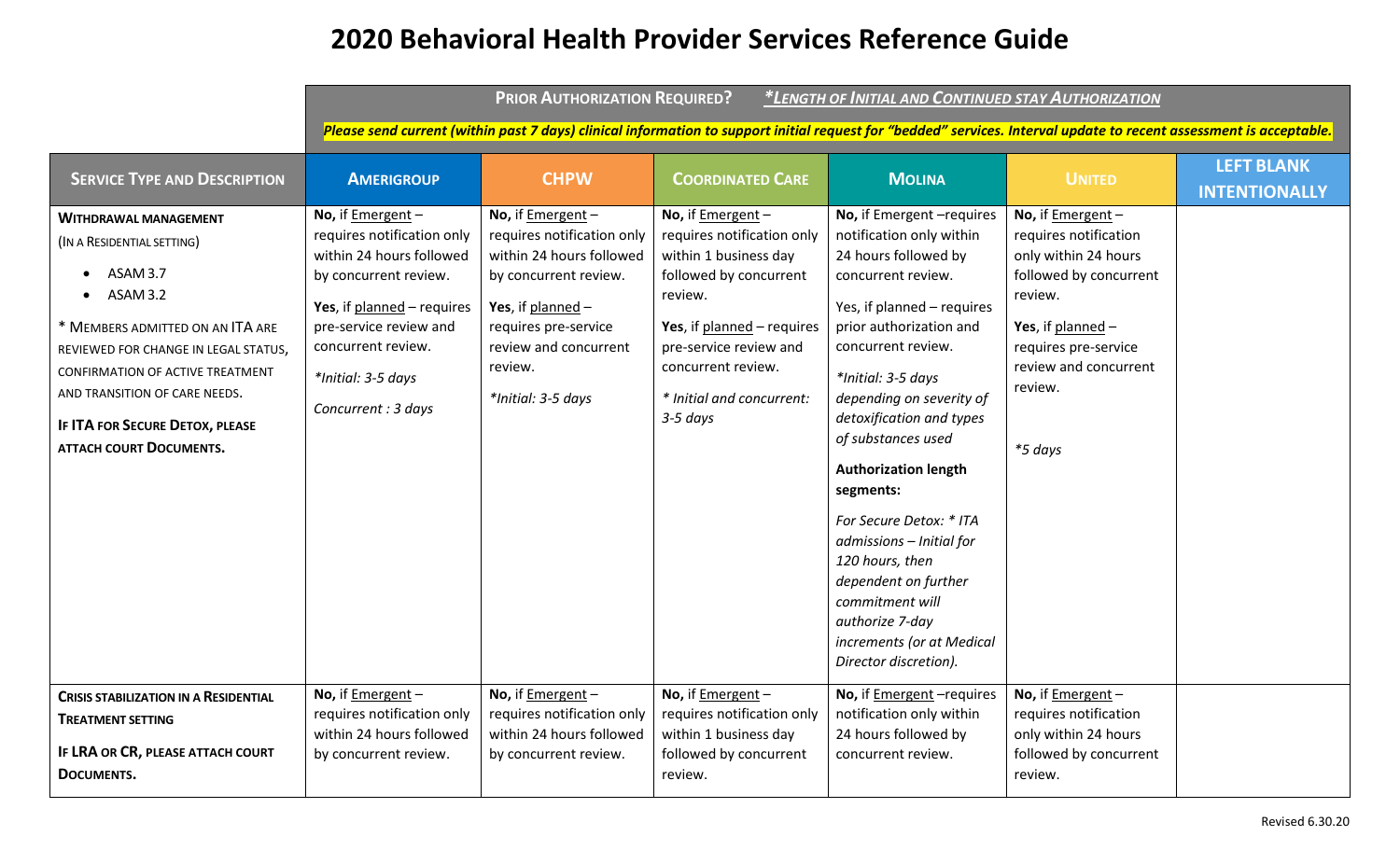|                                                                                                                                                                                                                            | <b>PRIOR AUTHORIZATION REQUIRED?</b><br>*LENGTH OF INITIAL AND CONTINUED STAY AUTHORIZATION                                                                                                                                                                                                                                                                  |                                                                                                                                                                                                                                                                                                                                                                      |                                                                                                                                                                                                                                                                                                 |                                                                                                                                                                                                                                                                                                                                                                                                                                                                                                                                      |                                                                                                                                                                                                                                                                                                      |                                           |  |
|----------------------------------------------------------------------------------------------------------------------------------------------------------------------------------------------------------------------------|--------------------------------------------------------------------------------------------------------------------------------------------------------------------------------------------------------------------------------------------------------------------------------------------------------------------------------------------------------------|----------------------------------------------------------------------------------------------------------------------------------------------------------------------------------------------------------------------------------------------------------------------------------------------------------------------------------------------------------------------|-------------------------------------------------------------------------------------------------------------------------------------------------------------------------------------------------------------------------------------------------------------------------------------------------|--------------------------------------------------------------------------------------------------------------------------------------------------------------------------------------------------------------------------------------------------------------------------------------------------------------------------------------------------------------------------------------------------------------------------------------------------------------------------------------------------------------------------------------|------------------------------------------------------------------------------------------------------------------------------------------------------------------------------------------------------------------------------------------------------------------------------------------------------|-------------------------------------------|--|
|                                                                                                                                                                                                                            |                                                                                                                                                                                                                                                                                                                                                              |                                                                                                                                                                                                                                                                                                                                                                      |                                                                                                                                                                                                                                                                                                 | Please send current (within past 7 days) clinical information to support initial request for "bedded" services. Interval update to recent assessment is acceptable.                                                                                                                                                                                                                                                                                                                                                                  |                                                                                                                                                                                                                                                                                                      |                                           |  |
| <b>SERVICE TYPE AND DESCRIPTION</b>                                                                                                                                                                                        | <b>AMERIGROUP</b>                                                                                                                                                                                                                                                                                                                                            | <b>CHPW</b>                                                                                                                                                                                                                                                                                                                                                          | <b>COORDINATED CARE</b>                                                                                                                                                                                                                                                                         | <b>MOLINA</b>                                                                                                                                                                                                                                                                                                                                                                                                                                                                                                                        | <b>UNITED</b>                                                                                                                                                                                                                                                                                        | <b>LEFT BLANK</b><br><b>INTENTIONALLY</b> |  |
| <b>RESIDENTIAL TREATMENT - MENTAL</b><br><b>HEALTH AND SUBSTANCE USE DISORDER</b><br><b>IF FOR SUD:</b><br><b>ASAM 3.5</b><br><b>ASAM 3.3</b><br><b>ASAM 3.1</b><br>IF LRA OR CR, PLEASE ATTACH COURT<br><b>DOCUMENTS.</b> | Yes, if planned - requires<br>pre-service review and<br>concurrent review.<br>*Initial and Concurrent:<br>$3-5$ days<br>Yes, if planned - requires<br>pre-service review and<br>concurrent review.<br>*Initial and Concurrent:<br>14 days<br>Long Term Concurrent:<br>30 days<br>*For long term MH RTF<br>(H0019), authorization<br>segments are 30 days for | Yes, if planned -<br>requires pre-service<br>review and concurrent<br>review.<br>*Initial: 3-5 days<br>*If on ITA: 7 Days Initial,<br>14 days after<br>Yes, if planned $-$<br>requires pre-service<br>review and concurrent<br>review.<br><b>SUD Long term</b><br>$*$ 14 days<br><b>SUD Short Term</b><br>$*14$ days<br><b>RTC SUD PPW</b><br>(Residential Treatment | * Initial and concurrent:<br>$3-5$ days<br>Yes, if planned - requires<br>pre-service review and<br>concurrent review.<br>* Initial and concurrent:<br>7 to 14 days for ASAM<br>3.1 and 3.5<br>30 days for ASAM 3.3<br>14 days for short term<br><b>MH</b><br>30 days for long term<br><b>MH</b> | Yes, if planned - requires<br>prior authorization and<br>concurrent review.<br><b>Authorization length</b><br>segments:<br>*Initial: 3-5 days (or<br><b>Medical Director</b><br>discretion) Continued<br>stay: Based on medical<br>necessity and at Medical<br>Director's discretion<br>Yes, requires prior<br>authorization and<br>concurrent review.<br><b>Authorization length</b><br>segments:<br>*Initial and Concurrent<br>for ASAM 3.5 and short-<br>term MH RTF (H0018):<br>7 to 14 days (or Medical<br>Director discretion) | Yes, if planned -<br>requires pre-service<br>review and concurrent<br>review.<br>*Initial: 3-5 days<br>Yes, if planned $-$<br>requires pre-service<br>review and concurrent<br>review.<br>*Initial 14-days for<br>ASAM 3.5/SERI code<br>H0018<br>*Initial 30 Days for<br>ASAM 3.3/SERI code<br>H0019 |                                           |  |
|                                                                                                                                                                                                                            | initial and concurrent<br>review (or Medical<br>Director discretion)                                                                                                                                                                                                                                                                                         | Substance Use Disorder<br>for Pregnant or<br>Parenting Women)                                                                                                                                                                                                                                                                                                        |                                                                                                                                                                                                                                                                                                 | $*$ For ASAM 3.3 and 3.1,<br>authorization segments<br>are 30 days for initial and<br>concurrent review (or                                                                                                                                                                                                                                                                                                                                                                                                                          | *Initial: 30 Days: ASAM<br>3.1/SERI code H2036<br>*All initial and<br>concurrent reviews are                                                                                                                                                                                                         |                                           |  |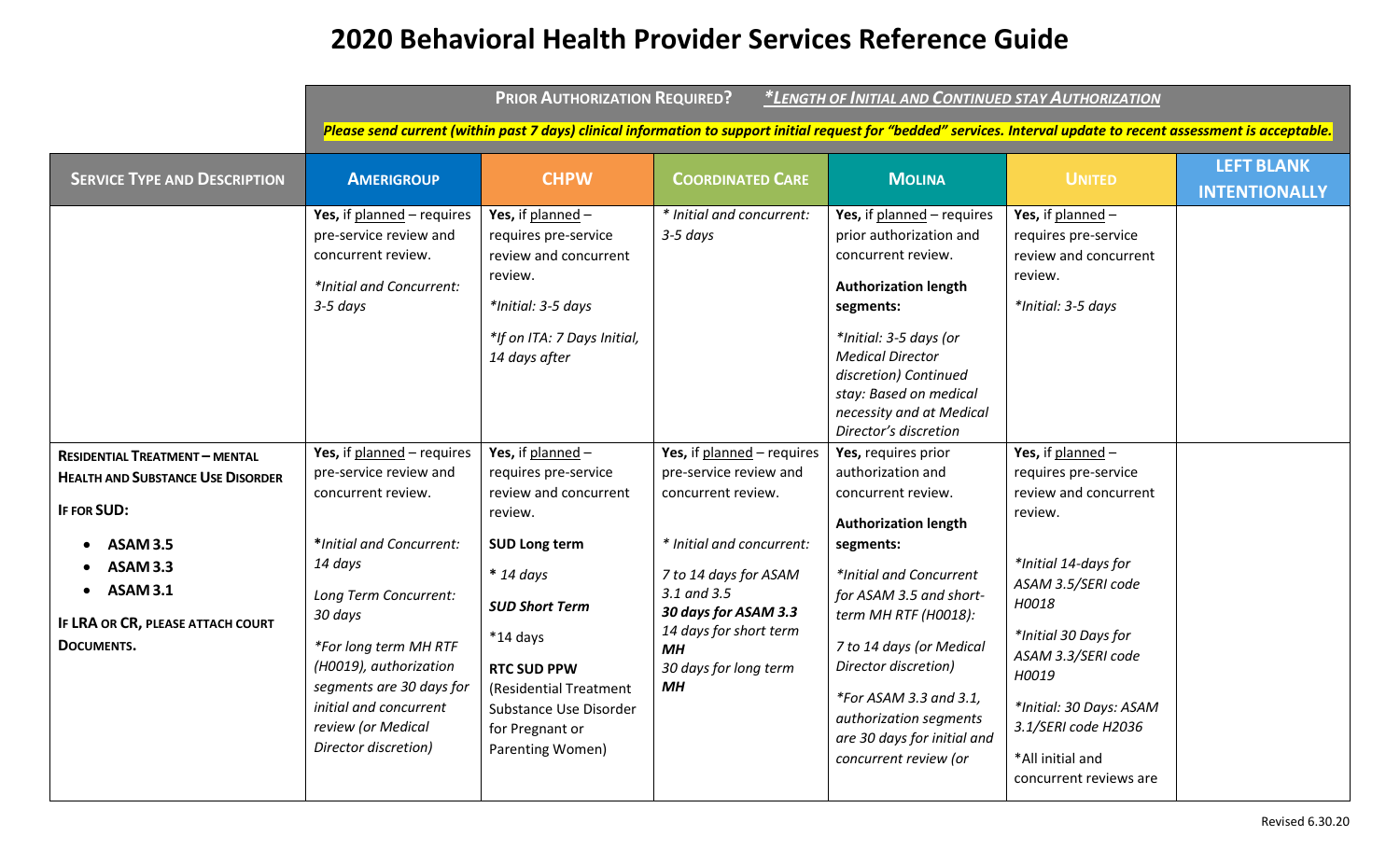|                                                                           | <b>PRIOR AUTHORIZATION REQUIRED?</b><br>*LENGTH OF INITIAL AND CONTINUED STAY AUTHORIZATION |                                                                                                                                       |                                                                    |                                                                                                                                                                                                      |                                                                                                                                                                              |                                           |  |
|---------------------------------------------------------------------------|---------------------------------------------------------------------------------------------|---------------------------------------------------------------------------------------------------------------------------------------|--------------------------------------------------------------------|------------------------------------------------------------------------------------------------------------------------------------------------------------------------------------------------------|------------------------------------------------------------------------------------------------------------------------------------------------------------------------------|-------------------------------------------|--|
|                                                                           |                                                                                             |                                                                                                                                       |                                                                    | Please send current (within past 7 days) clinical information to support initial request for "bedded" services. Interval update to recent assessment is acceptable.                                  |                                                                                                                                                                              |                                           |  |
| <b>SERVICE TYPE AND DESCRIPTION</b>                                       | <b>AMERIGROUP</b>                                                                           | <b>CHPW</b>                                                                                                                           | <b>COORDINATED CARE</b>                                            | <b>MOLINA</b>                                                                                                                                                                                        | <b>UNITED</b>                                                                                                                                                                | <b>LEFT BLANK</b><br><b>INTENTIONALLY</b> |  |
|                                                                           |                                                                                             | *30 days if Parenting, 60<br>days if Pregnant<br><b>RESIDENTIAL TREATMENT-</b><br><b>MENTAL HEALTH * DAYS</b><br>AUTHORIZED- BASED ON |                                                                    | <b>Medical Director</b><br>discretion)<br>*For long term MH RTF<br>(H0019), authorization<br>segments are 30 days for<br>initial and concurrent                                                      | subject to medical<br>director discretion.                                                                                                                                   |                                           |  |
|                                                                           |                                                                                             | CLINICAL ASSESSMENT                                                                                                                   |                                                                    | review (or Medical<br>Director discretion)                                                                                                                                                           |                                                                                                                                                                              |                                           |  |
| <b>PARTIAL HOSPITAL PROGRAM</b><br>(Mental Health)                        | Yes.<br>*Initial: 10 days                                                                   | Yes.<br>*Initial: 10 days                                                                                                             | Yes.<br>*Initial and concurrent: 7<br>business days                | Yes, requires prior<br>authorization and<br>concurrent review<br><b>Authorization length</b><br>segments:<br>*Initial: 5 to 10 days<br>*Continued stay: Based<br>on request and medical<br>necessity | Yes.<br>*Initial: 4 days                                                                                                                                                     |                                           |  |
| <b>INTENSIVE OUTPATIENT</b><br><b>SERVICES/PROGRAM</b><br><b>ASAM 2.1</b> | No, not for in network<br>providers.<br>Yes, if non network<br>provider requests.           | No, not for in network<br>providers and non-<br>network providers                                                                     | No, not for in network<br>providers and non-<br>network providers. | No, not for in network<br>providers.<br>Yes, if non network<br>provider requests.<br>Outlier monitoring with<br>concurrent and post-<br>service medical necessity                                    | No, for Code: 96153<br>Yes, if non network<br>provider requests.<br>Initial: Less than or<br>equal to 12 visits based<br>on Authorization /<br><b>Notification Rules and</b> |                                           |  |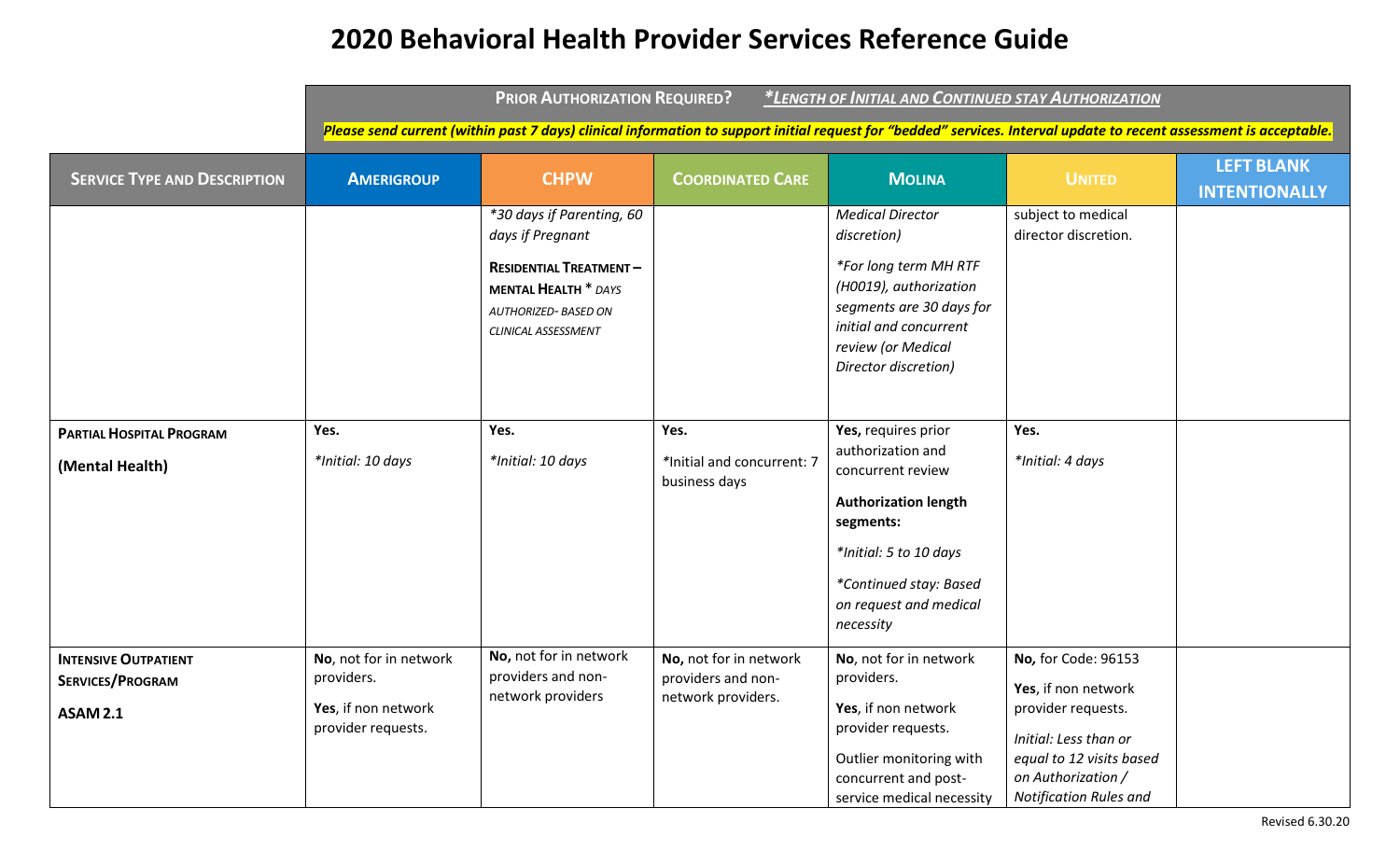|                                                       | <b>PRIOR AUTHORIZATION REQUIRED?</b><br>*LENGTH OF INITIAL AND CONTINUED STAY AUTHORIZATION<br>Please send current (within past 7 days) clinical information to support initial request for "bedded" services. Interval update to recent assessment is acceptable. |                                                                                                                                                                                            |                                                                                   |                                                                                                                                                                                                            |                                                                                   |                                           |  |
|-------------------------------------------------------|--------------------------------------------------------------------------------------------------------------------------------------------------------------------------------------------------------------------------------------------------------------------|--------------------------------------------------------------------------------------------------------------------------------------------------------------------------------------------|-----------------------------------------------------------------------------------|------------------------------------------------------------------------------------------------------------------------------------------------------------------------------------------------------------|-----------------------------------------------------------------------------------|-------------------------------------------|--|
| <b>SERVICE TYPE AND DESCRIPTION</b>                   | <b>AMERIGROUP</b>                                                                                                                                                                                                                                                  | <b>CHPW</b>                                                                                                                                                                                | <b>COORDINATED CARE</b>                                                           | <b>MOLINA</b>                                                                                                                                                                                              | <b>UNITED</b>                                                                     | <b>LEFT BLANK</b><br><b>INTENTIONALLY</b> |  |
|                                                       |                                                                                                                                                                                                                                                                    |                                                                                                                                                                                            |                                                                                   | reviews.                                                                                                                                                                                                   | <b>Outlier Monitoring</b>                                                         |                                           |  |
| <b>MEDICATION EVALUATION AND</b><br><b>MANAGEMENT</b> | No, not for in network<br>providers.<br>Yes, if non network<br>provider requests.                                                                                                                                                                                  | No, not for in network<br>providers and non-<br>network providers                                                                                                                          | No, not for in network<br>providers and non-<br>network providers.                | No, not for in network<br>providers.<br>Yes, if non network<br>provider requests.                                                                                                                          | No, not for in network<br>providers.<br>Yes, if non network<br>provider requests. |                                           |  |
| <b>MEDICATION ASSISTED TREATMENT</b>                  | No, not for in network<br>providers.<br>Yes, if non network<br>provider requests.                                                                                                                                                                                  | No, not for in network<br>providers and non-<br>network providers<br>For all providers:<br>Buprenorphine<br>monotherapy AND non-<br>preferred medication<br>require prior<br>authorization | No, not for in network<br>providers.<br>Yes, if non network<br>provider requests. | No, not for in network<br>providers.<br>Yes, if non network<br>provider requests.<br>For all providers:<br>Buprenorphine<br>monotherapy AND non-<br>preferred medication<br>require prior<br>authorization | No, not for in network<br>providers.<br>Yes, if non network<br>provider requests. |                                           |  |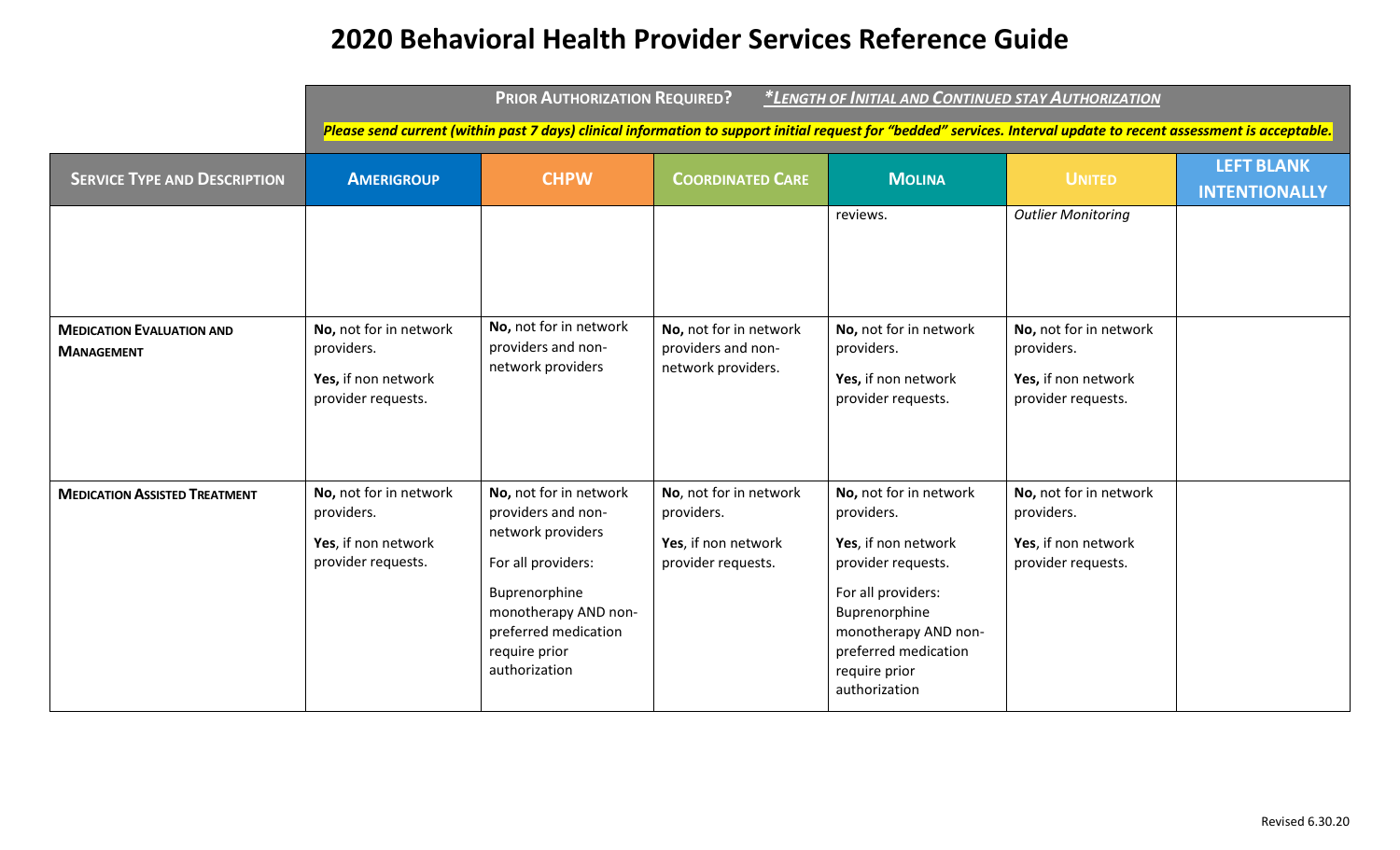|                                                                                                       | <b>PRIOR AUTHORIZATION REQUIRED?</b><br>*LENGTH OF INITIAL AND CONTINUED STAY AUTHORIZATION                                                                                                                                          |                                                                                                                                                                                                                                                        |                                                                                                                       |                                                                                                                                                                               |                                                                                                                                                                               |                                           |  |
|-------------------------------------------------------------------------------------------------------|--------------------------------------------------------------------------------------------------------------------------------------------------------------------------------------------------------------------------------------|--------------------------------------------------------------------------------------------------------------------------------------------------------------------------------------------------------------------------------------------------------|-----------------------------------------------------------------------------------------------------------------------|-------------------------------------------------------------------------------------------------------------------------------------------------------------------------------|-------------------------------------------------------------------------------------------------------------------------------------------------------------------------------|-------------------------------------------|--|
|                                                                                                       |                                                                                                                                                                                                                                      |                                                                                                                                                                                                                                                        |                                                                                                                       | Please send current (within past 7 days) clinical information to support initial request for "bedded" services. Interval update to recent assessment is acceptable.           |                                                                                                                                                                               |                                           |  |
| <b>SERVICE TYPE AND DESCRIPTION</b>                                                                   | <b>AMERIGROUP</b>                                                                                                                                                                                                                    | <b>CHPW</b>                                                                                                                                                                                                                                            | <b>COORDINATED CARE</b>                                                                                               | <b>MOLINA</b>                                                                                                                                                                 | <b>UNITED</b>                                                                                                                                                                 | <b>LEFT BLANK</b><br><b>INTENTIONALLY</b> |  |
| <b>INITIAL ASSESSMENT (MH AND</b><br><b>SUD/ASAM) AND OUTPATIENT</b><br><b>PSYCHOTHERAPY SERVICES</b> | No, not for in network<br>providers.<br>Yes, if non network<br>provider requests.<br>Outlier monitoring with<br>concurrent and post-<br>service medical<br>necessity reviews.                                                        | No, not for in network<br>providers and non-<br>network providers                                                                                                                                                                                      | No, not for in network<br>providers and non-<br>network providers.                                                    | No, not for in network<br>providers.<br>Yes, if non network<br>provider requests.<br>Outlier monitoring with<br>concurrent and post-<br>service medical necessity<br>reviews. | No, not for in network<br>providers.<br>Yes, if non network<br>provider requests.<br>Outlier monitoring with<br>concurrent and post-<br>service medical<br>necessity reviews. |                                           |  |
| <b>HIGH INTENSITY</b><br><b>OUTPATIENT/COMMUNITY BASED</b><br><b>SERVICES (WISE, PACT)</b>            | Notification only.<br>Members in WISe/PACT<br>are case managed by<br>AMG case manager and<br>participate in case<br>conferences.<br><b>WiSe-Notification</b><br><b>Required for Adverse</b><br><b>Benefits Determination</b><br>Only | <b>WiSe- Notification</b><br><b>Required for Adverse</b><br><b>Benefits Determination</b><br>Only<br>WiSe members are<br>assigned a BH or<br>Regional CM-<br><b>PACT</b> - Notification<br>Followed by ongoing<br>concurrent review after<br>12 months | Notification only.                                                                                                    | Notification only.<br>Notification referral to<br>Molina CM only.                                                                                                             | <b>Yes: MH IOP S9480</b><br><b>WISe requires</b><br><b>Notification only</b>                                                                                                  |                                           |  |
| <b>APPLIED BEHAVIOR ANALYSIS</b>                                                                      | No.<br>ABA services do not<br>require a Pre-Service<br>Authorization.                                                                                                                                                                | Yes. Pre-Service<br>Authorization is required<br>for ABA Therapy and<br><b>Continued Treatment</b>                                                                                                                                                     | Yes. Pre-Service<br>Authorization is required<br>for ABA Therapy and<br><b>Continued Treatment</b><br>every 6 months. | Yes. Beginning 5/12/2020<br>the following codes<br>require PA:                                                                                                                | Yes. Pre-Service<br>Authorization is required<br>for ABA Therapy and<br><b>Continued Treatment</b>                                                                            |                                           |  |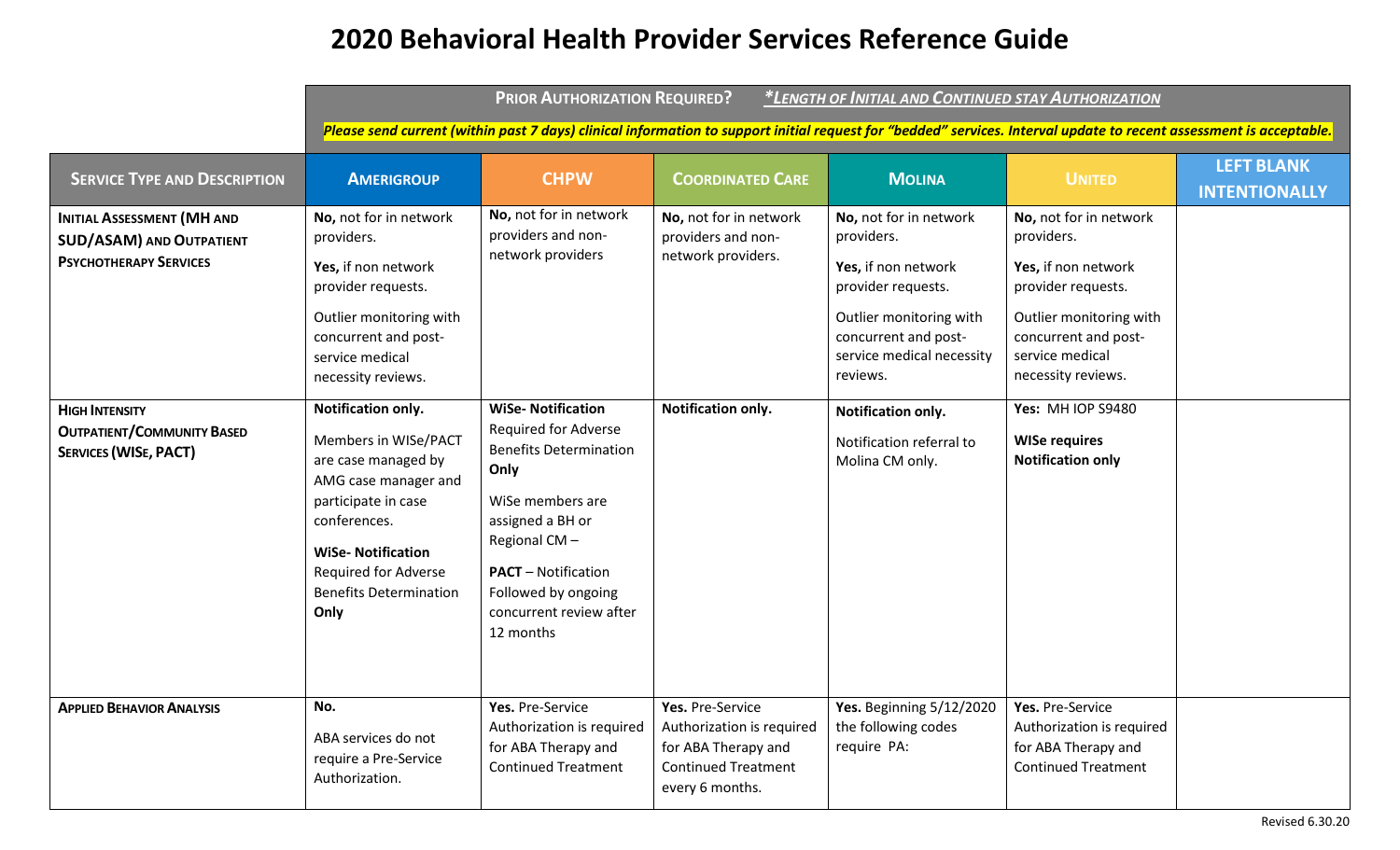|                                        | <b>PRIOR AUTHORIZATION REQUIRED?</b><br>*LENGTH OF INITIAL AND CONTINUED STAY AUTHORIZATION                                                    |                                                                                                                                                                                                                                          |                                                                                                                                                                  |                                                                                                                                                                                                                                                                                                                                                                                                            |                                                                                                                                            |                                           |  |  |
|----------------------------------------|------------------------------------------------------------------------------------------------------------------------------------------------|------------------------------------------------------------------------------------------------------------------------------------------------------------------------------------------------------------------------------------------|------------------------------------------------------------------------------------------------------------------------------------------------------------------|------------------------------------------------------------------------------------------------------------------------------------------------------------------------------------------------------------------------------------------------------------------------------------------------------------------------------------------------------------------------------------------------------------|--------------------------------------------------------------------------------------------------------------------------------------------|-------------------------------------------|--|--|
|                                        |                                                                                                                                                |                                                                                                                                                                                                                                          |                                                                                                                                                                  | Please send current (within past 7 days) clinical information to support initial request for "bedded" services. Interval update to recent assessment is acceptable.                                                                                                                                                                                                                                        |                                                                                                                                            |                                           |  |  |
| <b>SERVICE TYPE AND DESCRIPTION</b>    | <b>AMERIGROUP</b>                                                                                                                              | <b>CHPW</b>                                                                                                                                                                                                                              | <b>COORDINATED CARE</b>                                                                                                                                          | <b>MOLINA</b>                                                                                                                                                                                                                                                                                                                                                                                              | <b>UNITED</b>                                                                                                                              | <b>LEFT BLANK</b><br><b>INTENTIONALLY</b> |  |  |
|                                        |                                                                                                                                                | Authorization every 6<br>months.                                                                                                                                                                                                         |                                                                                                                                                                  | 97153, 97154, 97155,<br>97158<br>Effective 8/1/2020 these<br>codes will require PA:<br>0373T<br>H2020 - After the initial<br>48 service days<br>97151 Limitation<br>Extension requests will<br>be required for > 28 units<br>per assessment, 2<br>assessments per year<br>0362T Limitation<br>Extension requests will be<br>required for $> 8$ units (2<br>hours of assessment), 3<br>assessments per year | Authorization every 6<br>months.                                                                                                           |                                           |  |  |
| <b>ECT - ELECTROCONVULSIVE THERAPY</b> | Yes. Pre-Service<br><b>Authorization Required</b><br>for Initiation,<br>Continuation and<br>Maintenance treatment.<br>*Initial: 6-10 sessions. | Yes. Pre-Service<br><b>Authorization Required</b><br>for Initiation,<br>Continuation and<br>Maintenance treatment.<br>*Initial: 6 sessions.<br>Beyond 6 sessions is<br>subject to MD review<br>(for initial and ongoing/<br>maintenance) | Yes. Pre-Service<br><b>Authorization Required</b><br>for Initiation,<br>Continuation and<br>Maintenance treatment.<br>*Initial and concurrent:<br>10-12 sessions | Yes. Pre-Service<br><b>Authorization Required</b><br>for Initiation,<br>Continuation and<br>Maintenance treatment.<br>*Initial: 6 sessions (or at<br><b>Medical Director</b><br>discretion) for<br>acute/initiation<br>requests.                                                                                                                                                                           | Yes. Pre-Service<br><b>Authorization Required</b><br>for Initiation,<br>Continuation and<br>Maintenance treatment.<br>*6-12 initial visits |                                           |  |  |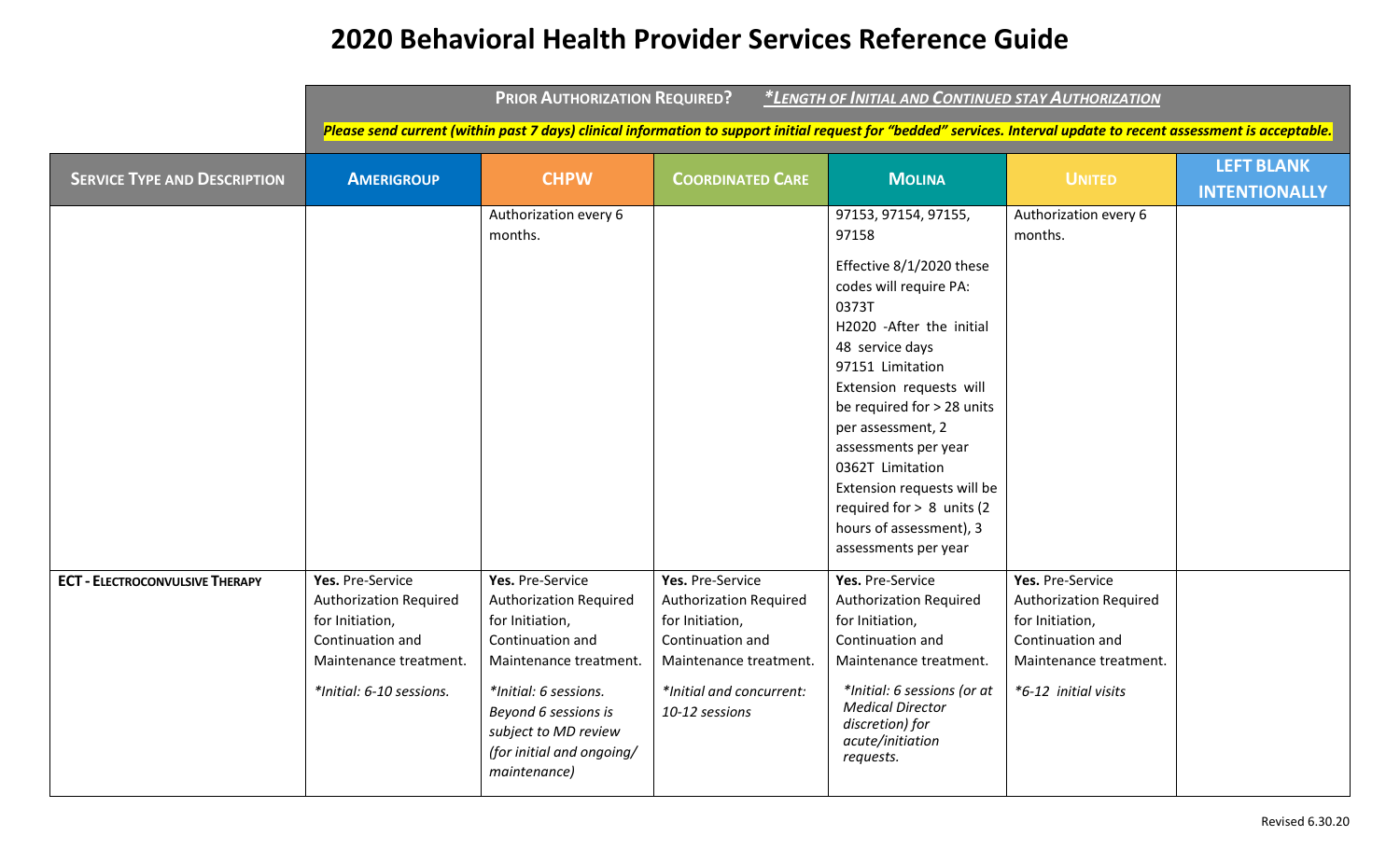|                                                        | <b>PRIOR AUTHORIZATION REQUIRED?</b><br>*LENGTH OF INITIAL AND CONTINUED STAY AUTHORIZATION                                                                                                                                    |                                                                                                                                                                                                                                                                               |                                                                           |                                                                                                                                                                                                                                      |                                                                                                                                                        |                                           |  |  |
|--------------------------------------------------------|--------------------------------------------------------------------------------------------------------------------------------------------------------------------------------------------------------------------------------|-------------------------------------------------------------------------------------------------------------------------------------------------------------------------------------------------------------------------------------------------------------------------------|---------------------------------------------------------------------------|--------------------------------------------------------------------------------------------------------------------------------------------------------------------------------------------------------------------------------------|--------------------------------------------------------------------------------------------------------------------------------------------------------|-------------------------------------------|--|--|
|                                                        |                                                                                                                                                                                                                                |                                                                                                                                                                                                                                                                               |                                                                           | Please send current (within past 7 days) clinical information to support initial request for "bedded" services. Interval update to recent assessment is acceptable.                                                                  |                                                                                                                                                        |                                           |  |  |
| <b>SERVICE TYPE AND DESCRIPTION</b>                    | <b>AMERIGROUP</b>                                                                                                                                                                                                              | <b>CHPW</b>                                                                                                                                                                                                                                                                   | <b>COORDINATED CARE</b>                                                   | <b>MOLINA</b>                                                                                                                                                                                                                        | <b>UNITED</b>                                                                                                                                          | <b>LEFT BLANK</b><br><b>INTENTIONALLY</b> |  |  |
|                                                        |                                                                                                                                                                                                                                |                                                                                                                                                                                                                                                                               |                                                                           | *Continuation: 6<br>sessions (or at Medical<br>Director discretion)                                                                                                                                                                  |                                                                                                                                                        |                                           |  |  |
| <b>TMS-TRANSCRANIAL MAGNETIC</b><br><b>STIMULATION</b> | Yes. Pre-Service<br><b>Authorization Required</b><br>for Initial or Acute                                                                                                                                                      | Yes. Pre-Service<br><b>Authorization Required</b><br>for Initial or Acute                                                                                                                                                                                                     | Yes. Pre-Service<br><b>Authorization Required</b><br>for Initial or Acute | Yes. Pre-Service<br><b>Authorization Required</b><br>for Initial or Acute                                                                                                                                                            | Yes. Pre-Service<br><b>Authorization Required</b><br>for Initial or Acute                                                                              |                                           |  |  |
|                                                        | treatment.                                                                                                                                                                                                                     | treatment.                                                                                                                                                                                                                                                                    | treatment.                                                                | treatment.<br><b>Authorization details:</b><br>*Initial: Up to 36<br>treatments over 1-year<br>period                                                                                                                                | treatment.                                                                                                                                             |                                           |  |  |
| <b>PSYCHOLOGICAL TESTING</b>                           | No prior authorization<br>required for first 2 units<br>of service per client per<br>lifetime.<br>Yes, Prior Authorization<br>required for additional<br>units of service.<br><b>Notification Only</b><br>required for COEs if | No prior authorization<br>required for first 2 units<br>of service per client per<br>lifetime.<br>Yes, Prior Authorization<br>required for additional<br>units of service.<br>7 units of psych testing<br>covered for ABA for<br>clients age 20 or younger<br>when evaluation | No prior authorization<br>required                                        | No prior authorization<br>required for first 9 units<br>of service per client per<br>lifetime.<br>Yes. Prior Authorization<br>required for additional<br>units of service and for all $\mid$ units of service.<br>non-par providers. | No prior authorization<br>required for first 12<br>units of service per<br>client per lifetime.<br>Yes, Prior Authorization<br>required for additional |                                           |  |  |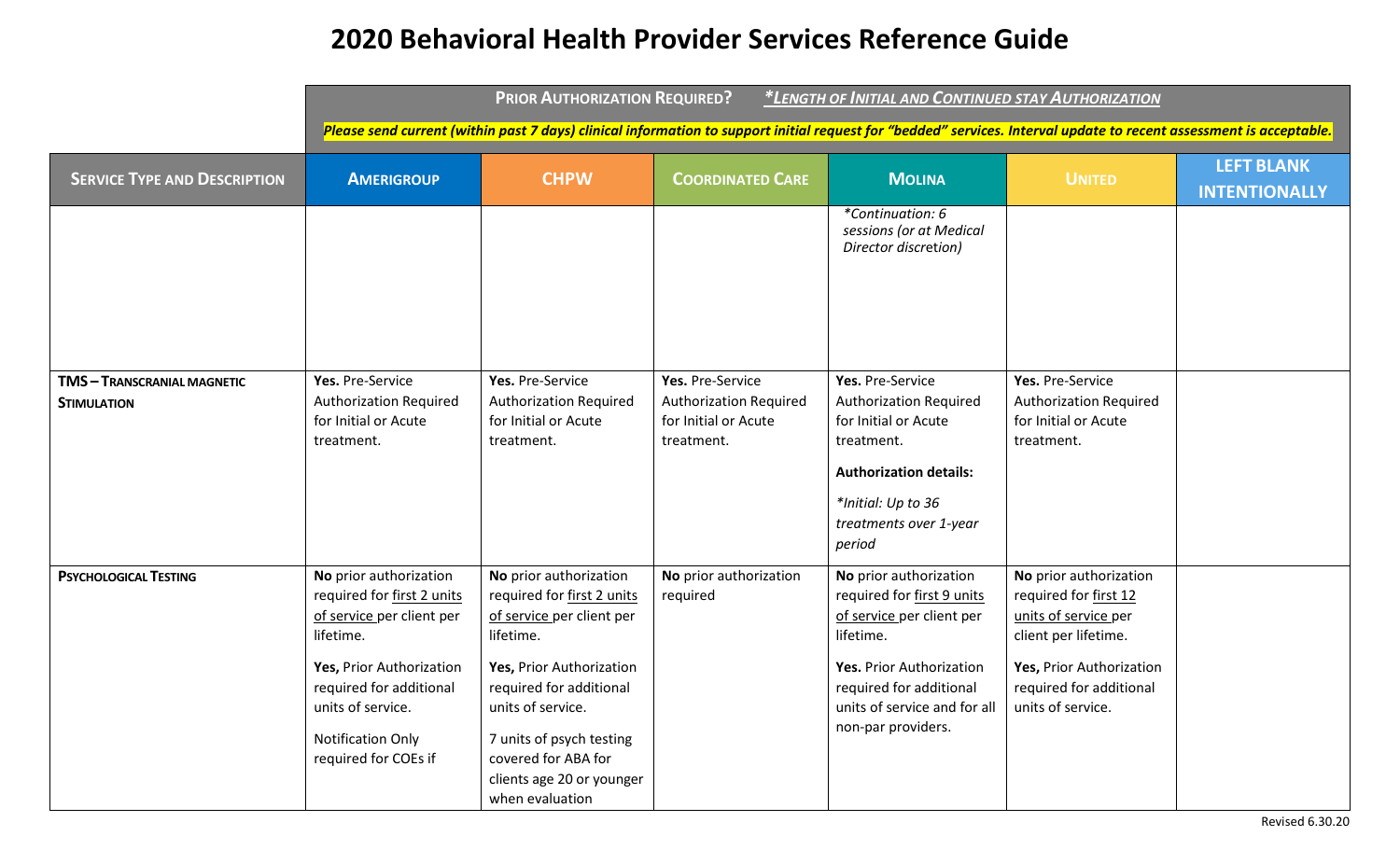|                                                                | <b>PRIOR AUTHORIZATION REQUIRED?</b><br>*LENGTH OF INITIAL AND CONTINUED STAY AUTHORIZATION  |                                                                                                                                                                                        |                                                                                       |                                                                                                                                                                     |                                                                                              |                                           |  |  |
|----------------------------------------------------------------|----------------------------------------------------------------------------------------------|----------------------------------------------------------------------------------------------------------------------------------------------------------------------------------------|---------------------------------------------------------------------------------------|---------------------------------------------------------------------------------------------------------------------------------------------------------------------|----------------------------------------------------------------------------------------------|-------------------------------------------|--|--|
|                                                                |                                                                                              |                                                                                                                                                                                        |                                                                                       | Please send current (within past 7 days) clinical information to support initial request for "bedded" services. Interval update to recent assessment is acceptable. |                                                                                              |                                           |  |  |
| <b>SERVICE TYPE AND DESCRIPTION</b>                            | <b>AMERIGROUP</b>                                                                            | <b>CHPW</b>                                                                                                                                                                            | <b>COORDINATED CARE</b>                                                               | <b>MOLINA</b>                                                                                                                                                       | <b>UNITED</b>                                                                                | <b>LEFT BLANK</b><br><b>INTENTIONALLY</b> |  |  |
|                                                                | purpose of evaluation is<br>for ABA services.                                                | performed by a COE -<br>notification only. Other<br>qualified providers<br>require pre-service<br>authorization for ABA<br>evaluation for more than<br>2 units of testing, up to<br>4. |                                                                                       |                                                                                                                                                                     |                                                                                              |                                           |  |  |
| <b>NEUROPSYCHOLOGICAL TESTING</b>                              | Yes. Prior-Authorization<br>required except for<br>neurobehavioral status<br>examination.    | Yes. Prior Authorization<br>required.                                                                                                                                                  | No prior authorization<br>required.                                                   | Yes. Prior Authorization<br>required.                                                                                                                               | No prior authorization<br>required.                                                          |                                           |  |  |
| TELEHEALTH/TELEPSYCH                                           | No, not for in network<br>providers.<br>Yes, if non network<br>provider requests.            | No, not for in network<br>providers and non-<br>network providers.                                                                                                                     | No, not for in network<br>providers.<br>Yes, if non network<br>provider requests.     | No, not for in network<br>providers.<br>Yes, if non network<br>provider requests.                                                                                   | No, not for in network<br>providers.<br>Yes, if non network<br>provider requests.            |                                           |  |  |
| "WRAP-AROUND SERVICES" - STATE<br><b>GENERAL FUND SERVICES</b> | No. Payment limited to<br><b>GFS allocated amount</b><br>identified in Provider<br>contract. | No. Payment limited to<br><b>GFS</b> allocation                                                                                                                                        | No. Payment limited to<br>GFS allocated amount<br>identified in Provider<br>contract. | No. Payment limited to<br>GFS allocated amount<br>identified in Provider<br>contract.                                                                               | No. Payment limited to<br><b>GFS allocated amount</b><br>identified in Provider<br>contract. |                                           |  |  |
| <b>CLUBHOUSE / DAY SUPPORT</b>                                 | <b>Clubhouse-No. Covered</b><br>under Procedure Code<br>H2031<br>Day Support-No.             | No.                                                                                                                                                                                    | No.                                                                                   | No.                                                                                                                                                                 | No. Payment limited<br>to GFS allocations and<br>agreement in Provider<br>Contract           |                                           |  |  |
| <b>RESPITE CARE</b>                                            | No. Registration/<br>Notification only.                                                      | No.                                                                                                                                                                                    | No.                                                                                   | No.                                                                                                                                                                 | No. Payment limited to<br><b>GFS allocations and</b>                                         |                                           |  |  |